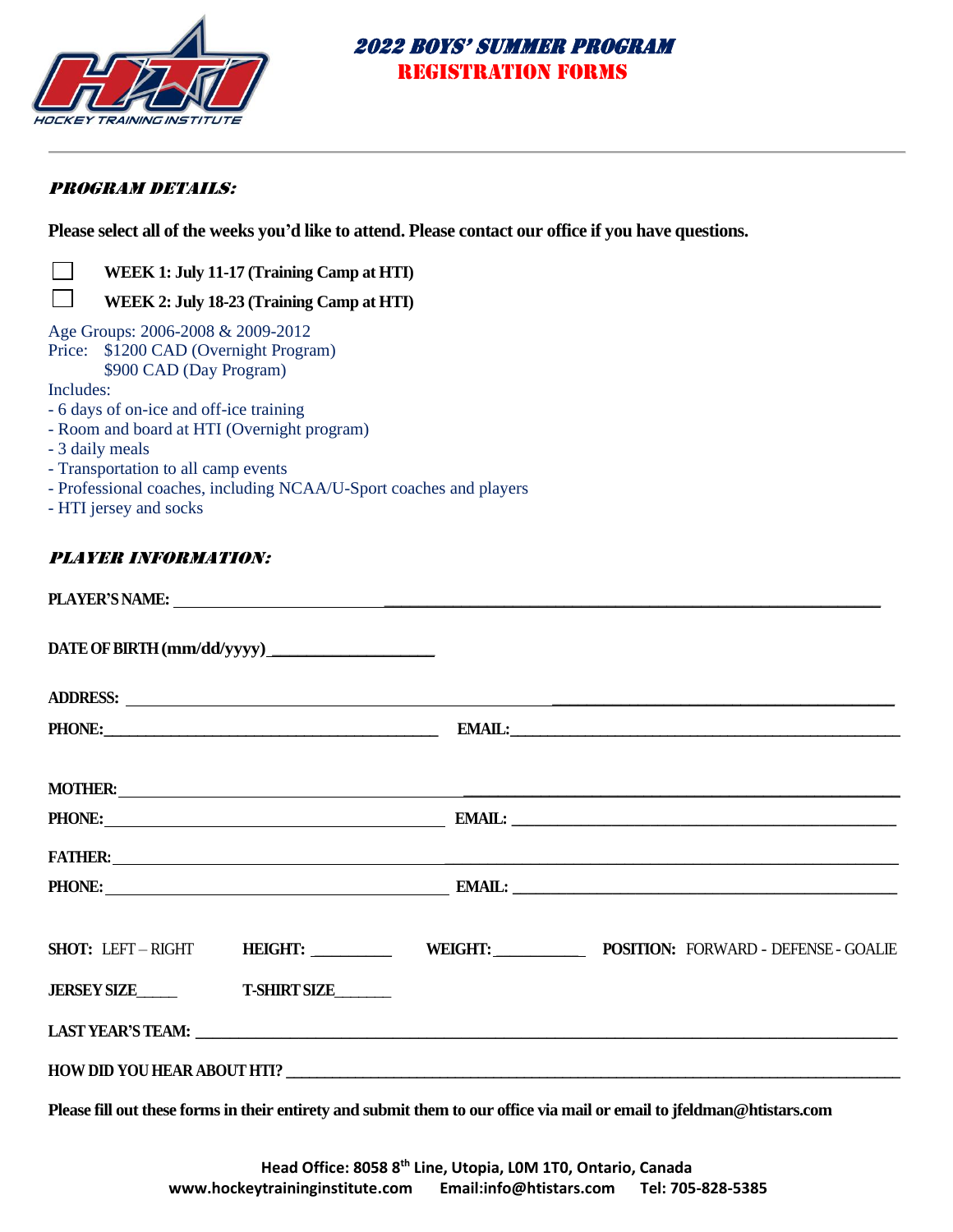

### . Registration Policies

### PAYMENT OPTIONS:

Payments accepted in form of PayPal, E-Transfer, Credit Card, Cheque, Money Order or Wire Transfer.

- Cheques or money orders should be made out to Hockey Training Institute and mailed to the address listed at the bottom of this form.
- PayPal Payments can be sent to **jfeldman@htistars.com** (Please send PayPal payments as 'Family and Friends' to avoid extra fees)
- E-Transfers can be sent to **jfeldman@htistars.com**

Full payment must be made prior to the start of the session. Payment plans can be arranged upon request.

### Acceptance:

Player's acceptance into the program is confirmed only after a payment has been received. A deposit of \$500 USD is required. Full payment must be made prior to the player's arrival at the camp

### Conditions of Enrolment:

HTI reservesthe right to suspend and/or expel a player fromthe program for any of the following reasons:financial delinquency, falsification of registration information, or failure to abide by HTI's code of conduct and facility rules and policies. Head instructors have the right to place a player in a group according to his/her skill level.

### Cancelation Policy:

If it is necessary for a registrant to cancel, a refund will be granted if cancelled up to 30 days prior to the start of the program, minus \$200 USD administration fee. There are no refunds after 30 days prior to the start of the program.

#### Damage Deposit:

Players will be responsible to any damages done to their room. A credit card number on file will be required as a damage deposit charges for the damages will be processed to the credit card.

### Transportation:

Pick-ups at the Toronto Pearson International Airport are available upon request. Please indicate on the travel information form if you need transportation from the airport.

### Driving in:

HTI Campus: 8058 8th Line, Utopia, Ontario, L0M 1T0 (Canada)

I, the undersigned, have read, and understand the registration policies put forth by HTI.

| Player's Name<br>Player's | . Signature |
|---------------------------|-------------|
|---------------------------|-------------|

Parent's Name \_\_\_\_\_\_\_\_\_\_\_\_\_\_\_\_\_\_\_\_\_\_\_\_\_\_\_\_ Parent's Signature \_\_\_\_\_\_\_\_\_\_\_\_\_\_\_\_\_\_\_\_\_\_\_\_\_\_\_

**Head Office: 8058 8th Line, Utopia, L0M 1T0, Ontario, Canada www.hockeytraininginstitute.com Email:info@htistars.com Tel: 705-828-5385**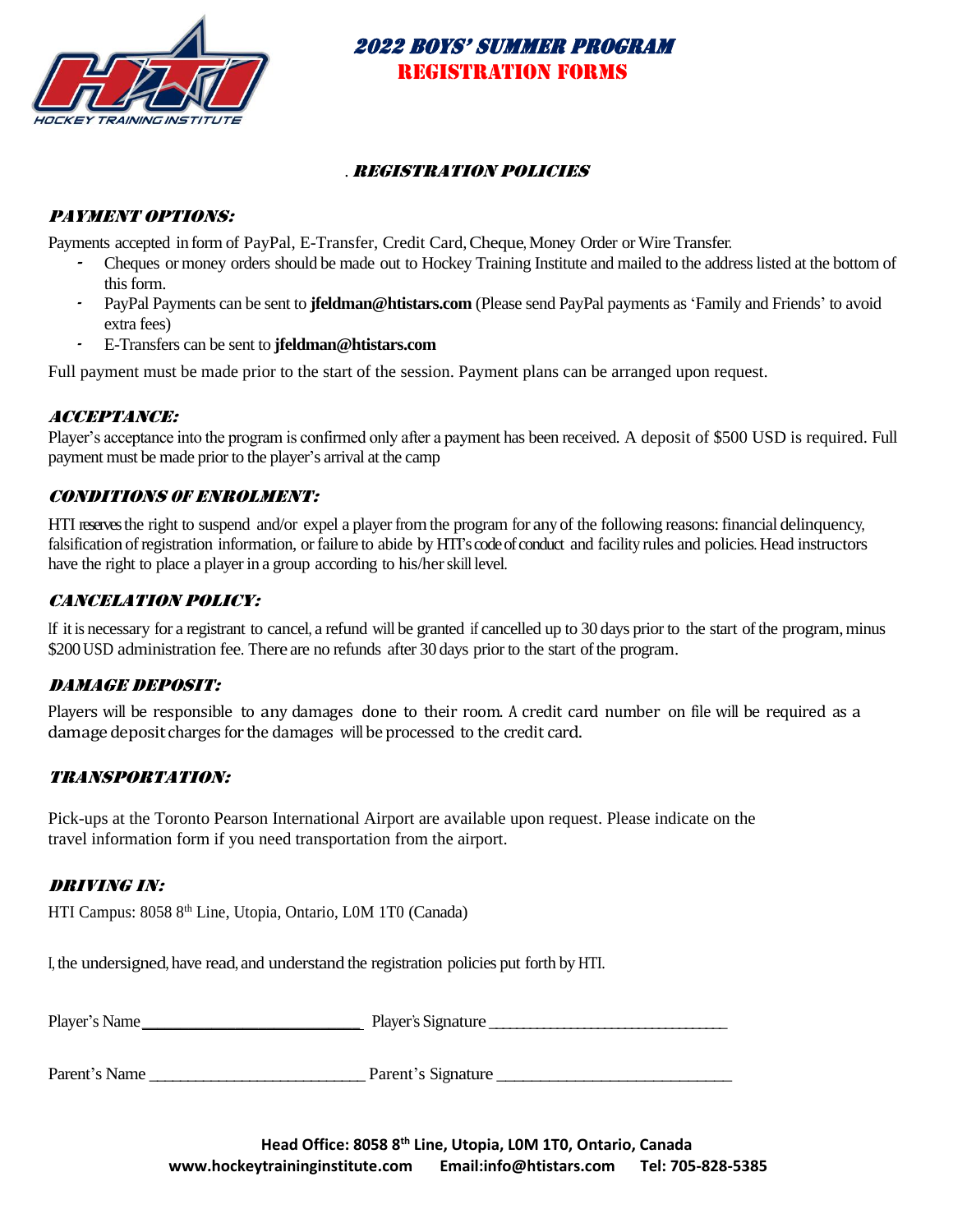

## **CODE OF CONDUCT**

All student-athletes in the Hockey Training Institute (HTI) program are required to submit to a strict set of guidelines regarding their "code of conduct" while participating in the program. These are as follows:

- $\checkmark$  Student-athletes will respect the integrity of HTI, its facilities and its staff.
- $\checkmark$  Student-athletes are expected to attend all on-ice and off-ice practices, games, and other team events. Absence from any of these activities must be approved by HTI staff prior to the activity.
- $\checkmark$  Student-athletes must respect all facilities, to use them with care and do their part in keeping them clean.
- $\checkmark$  Student-athletes are responsible to keep their own dorms clean, neat, and tidy.
- $\checkmark$  Student-athletes are required to adhere to curfews as determined by HTI staff and management. These curfews are monitored and will be enforced. Curfew is 11:00pm on Sun-Fri (back in the dorms and quiet) and 12:00am on Saturday. Curfew is subject to change at the discretion of HTI staff.
- ✓ Student-athletes must understand and acknowledge that association with or use of drugs, alcohol, or tobacco of any kind is not acceptable and will not be tolerated.
- $\checkmark$  Student-athletes and their parents/guardians will be responsible financially for any damages caused to the facilities because of their own behavior or negligence.
- $\checkmark$  Student-athletes must inform staff on duty when leaving the campus and report in when they return. Any outside visitors must be approved by HTI staff, in order for them to enter the campus, and especially any of the buildings.
- $\checkmark$  Student-athletes agree to never practice, condone, defend or permit discrimination on the basis of race, colour, sex, sexual orientation, age, religion or ethnic origin.
- $\checkmark$  Student-athletes shall conduct themselves at all times in a fair and responsible manner. Student-athletes shall refrain from comments or behaviours which are disrespectful, offensive, abusive, racist or sexist. In particular, behaviour which constitutes harassment, abuse, bullying or cyber-bullying will not be tolerated by HTI.
- $\checkmark$  Student-athletes shall not engage in activity or behaviour which endangers the safety of others.

Student-athletes must understand and acknowledge that failure to comply with any of the above rules and guidelines will result in a suspension or expulsion of the offending player(s).

In case a student-athlete is suspended or expelled from the program (HTI) because of that student-athlete breaking the above-mentioned code of conduct rules, HTI will not be obligated to refund any of the student-athlete's tuition fees.

I, sagree to abide by all rules and regulations as set out in the HTI Code of Conduct and understand that my failure to comply may result in my suspension or expulsion from the program.

Student-athlete's Name and the student-athlete's Name and the student-athlete's Name and the student-

\*Parent/Guardian must also sign, if the student-athlete is under 18 years old.

Parent/Guardian Name \_\_\_\_\_\_\_\_\_\_\_\_\_\_\_\_\_\_\_\_\_\_\_\_\_\_\_\_\_\_\_\_\_\_\_ Signature \_\_\_\_\_\_\_\_\_\_\_\_\_\_\_\_\_\_\_\_\_\_\_\_\_\_\_\_\_\_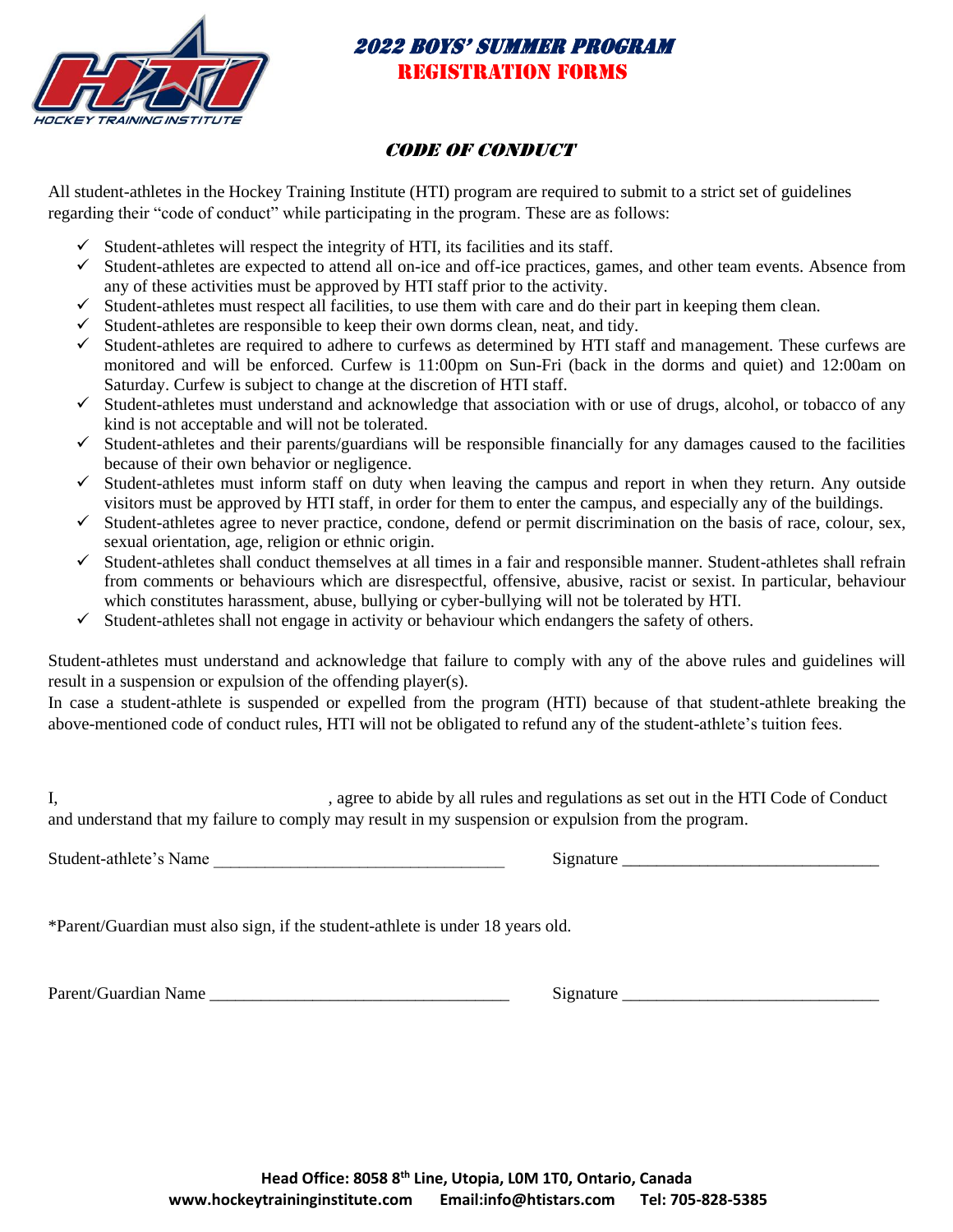

## AMATEUR ATHLETIC WAIVER AND RELEASE OF LIABILITY

Acknowledging that there is great risk involved, including the potential for permanent paralysis and death, with participation in any sport, <sup>I</sup> agree that Hockey Training Institute (HTI), its agents, servants, employees, and consultants shall not be liable to me for any injury or damage resulting directly or indirectly from any participation in ice skating, ice hockey or other program activities, where incurred on the ice or otherwise in or about the buildings and properties. <sup>I</sup> further agree that <sup>I</sup> discharge Hockey Training Institute, its agents, servants, employees and consultants from all actions, claims and demands I may have for any injury or damage.

I understand that my said agreement, release and discharge, shall bind my heirs, legal representatives and assigns and shall inure to the benefit to Hockey Training Institute, its agents, servants, and consultants and their successors and assigns. It is further agreed that Hockey Training Institute does not and shall not be considered to guarantee or warrant such equipment as may be used in the condition of said program.

Hockey Training Institute reserves the right to use any pictures, video or other media taken during the school for advertising and/or instructional purposes. In the event that the player is injured during the operation of the program, permission is given for their transportation as needed to a medical practitioner/facility at my expense. We strongly recommend the all players have a physical examination prior to their participation in the program.

I HAVE READTHIS RELEASE OF LIABILITY AND ASSUMPTION OF RISK AGREEMENT, FULLY UNDERSTAND ITSTERMS, UNDERSTANDTHAT I HAVE GIVEN UP SUBSTANTIAL RIGHTS BY SIGNING IT, AND SIGN IT FREELY AND VOLUNTARILY WITHOUT ANY INDUCEMENT.

| $\mathbf{v}$<br>Λ       |             |
|-------------------------|-------------|
| Participant's Signature | Print Name  |
|                         |             |
| X                       |             |
| Witness                 | Date Signed |
|                         |             |

FOR PARTICIPANTS OF MINORITY AGE (Under 18 years of age at the time of registration)

This is to certify that I, as parent/guardian with legal responsibility for this participant, do consent and agree to his release as provided above of all the Releasees, and, for myself, my heirs, assigns, and next of kin, <sup>I</sup> release and agree to indemnify the Releasees from any and all liabilities incident to my minor child's involvement or participation in their program as provided above.

 $X \sim X$ 

Parent Signature if above is Print Name under 18 years of age

**Head Office: 8058 8th Line, Utopia, L0M 1T0, Ontario, Canada www.hockeytraininginstitute.com Email:info@htistars.com Tel: 705-828-5385**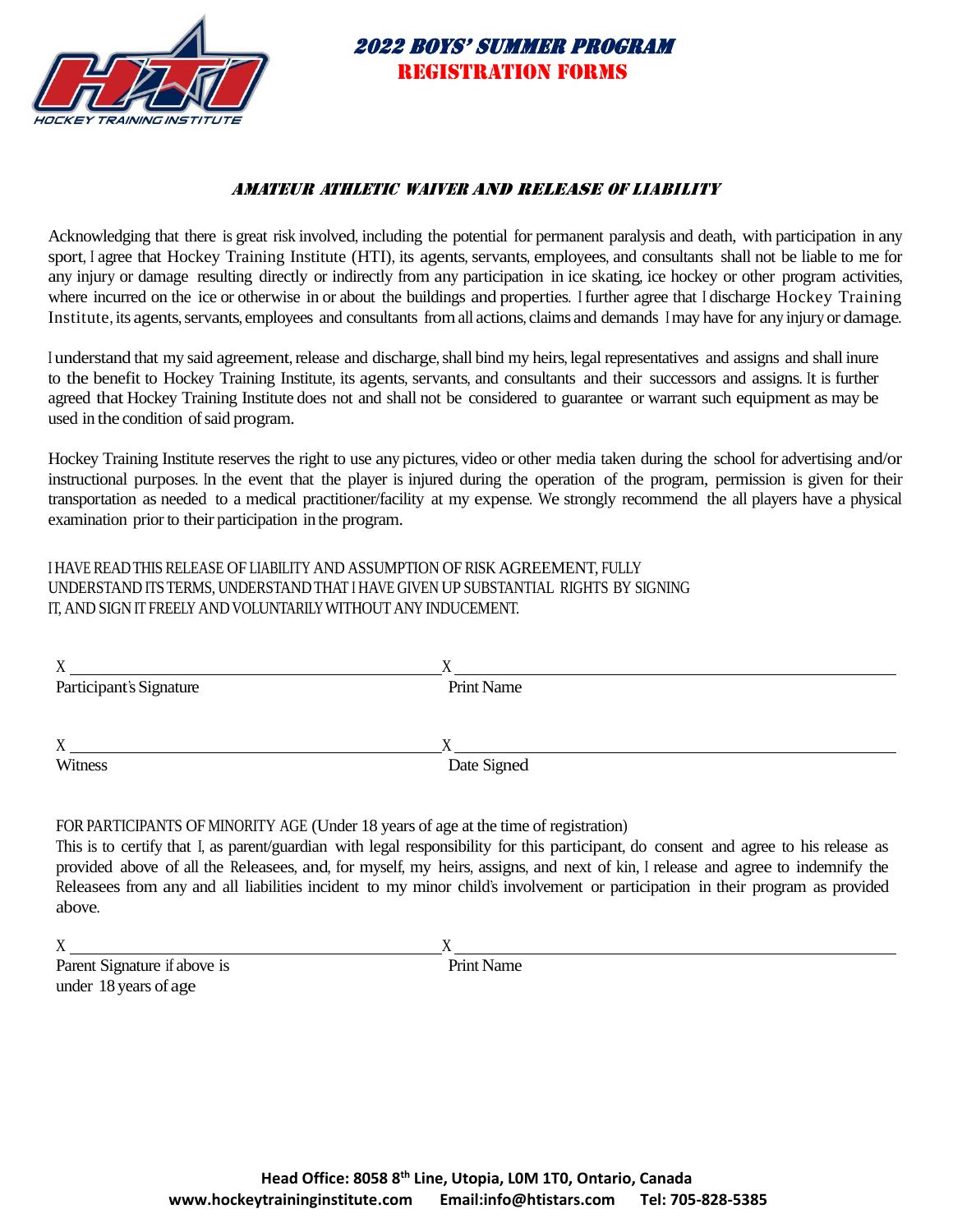

### Health Form

*Every player must provide sufficient insurance coverage for the duration of his/her stay in the program. HTI staff can help you make arrangements with obtaining an insurance policy, if you cannot acquire one at home.* 

|                                                                                                                                                                                                                                | Mobile:                                                                                                              |
|--------------------------------------------------------------------------------------------------------------------------------------------------------------------------------------------------------------------------------|----------------------------------------------------------------------------------------------------------------------|
|                                                                                                                                                                                                                                |                                                                                                                      |
| Insured By: The Contract of the Contract of the Contract of the Contract of the Contract of the Contract of the Contract of the Contract of the Contract of the Contract of the Contract of the Contract of the Contract of th | Phone:<br><b>Health Card/Policy #:</b> New York 2014                                                                 |
| <b>Emergency Contact</b> (not immediate family)                                                                                                                                                                                |                                                                                                                      |
|                                                                                                                                                                                                                                |                                                                                                                      |
| Home Phone: New York Street, New York Street, New York Street, New York Street, New York Street, New York Street, New York Street, New York Street, New York Street, New York Street, New York Street, New York Street, New Yo | <b>Cell Phone:</b>                                                                                                   |
| PERSONAL MEDICAL HISTORY                                                                                                                                                                                                       |                                                                                                                      |
| Are you currently taking any medications?                                                                                                                                                                                      |                                                                                                                      |
| N <sub>0</sub><br><b>Yes</b>                                                                                                                                                                                                   |                                                                                                                      |
|                                                                                                                                                                                                                                | If yes, please describe any details our staff will need to be aware of:                                              |
|                                                                                                                                                                                                                                |                                                                                                                      |
| N <sub>0</sub><br>Yes                                                                                                                                                                                                          | Have you any medical condition that could affect your full participation in the program's activities (on or office)? |
|                                                                                                                                                                                                                                | If yes, please give details and discuss the details with the HTI's staff upon your arrival to the program:           |
|                                                                                                                                                                                                                                |                                                                                                                      |
|                                                                                                                                                                                                                                |                                                                                                                      |
| Do you have any allergies?<br>Yes                                                                                                                                                                                              | N <sub>0</sub><br>If yes, please provide details of allergy, reaction and medical attention required:                |
|                                                                                                                                                                                                                                |                                                                                                                      |
|                                                                                                                                                                                                                                |                                                                                                                      |
| Do you have any food restrictions based upon culture or religion?<br>If yes, please list:                                                                                                                                      | Yes<br>N <sub>0</sub>                                                                                                |
|                                                                                                                                                                                                                                |                                                                                                                      |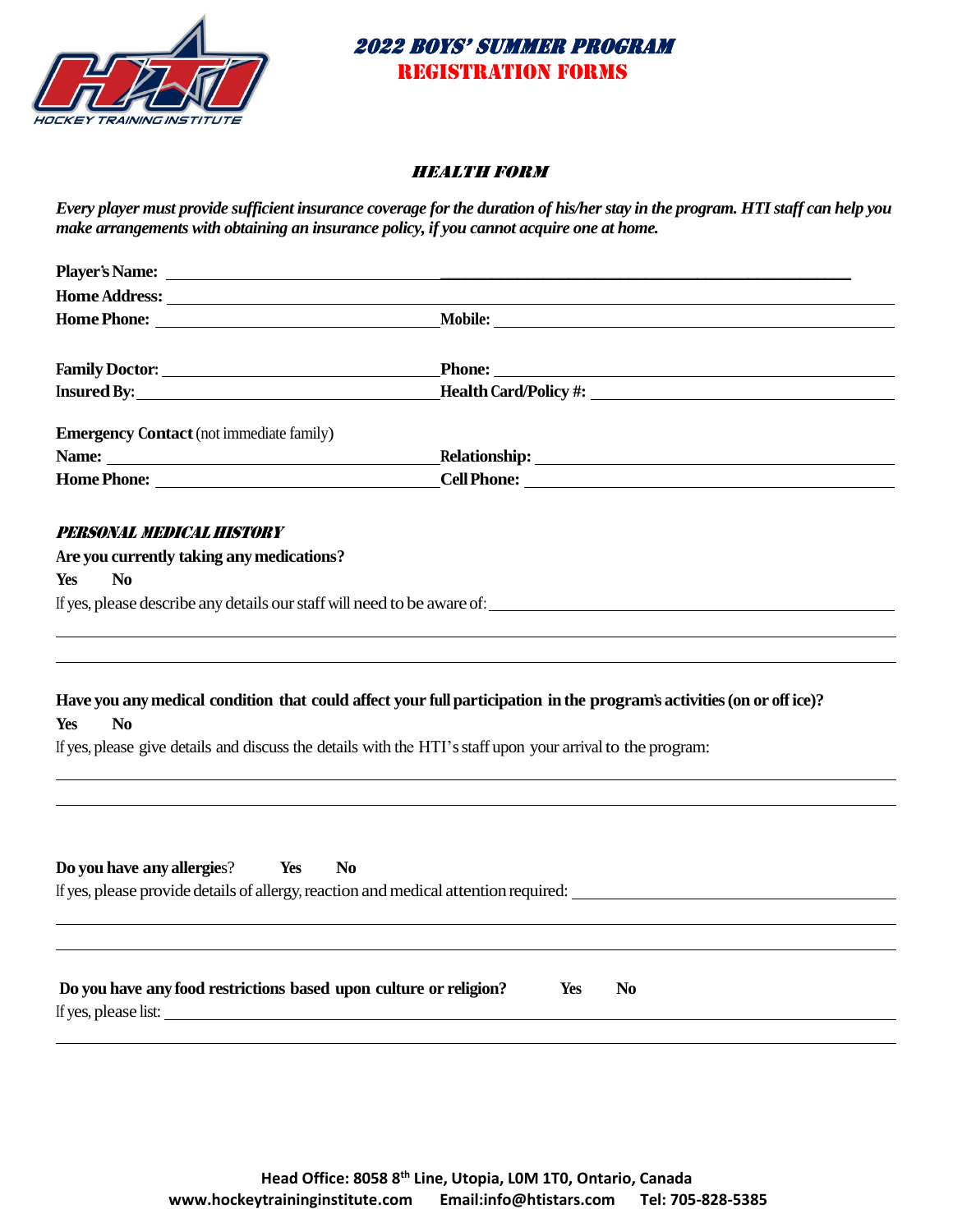

#### Travel Information

|                            |                                                                                                                                                                                                                                    | NOTE: All players must make sure they have proper travel and immigration documents in their possession when entering |
|----------------------------|------------------------------------------------------------------------------------------------------------------------------------------------------------------------------------------------------------------------------------|----------------------------------------------------------------------------------------------------------------------|
| Canada.                    |                                                                                                                                                                                                                                    |                                                                                                                      |
|                            | Players should arrive at our residential facility on the Sunday prior to the start of their session.                                                                                                                               |                                                                                                                      |
|                            |                                                                                                                                                                                                                                    |                                                                                                                      |
|                            |                                                                                                                                                                                                                                    |                                                                                                                      |
|                            | <b>Travelling By:</b> Car Train<br>Plane                                                                                                                                                                                           |                                                                                                                      |
| <b>ARRIVAL INFORMATION</b> |                                                                                                                                                                                                                                    |                                                                                                                      |
|                            | Airline: <u>Airline</u> and the state of the state of the state of the state of the state of the state of the state of the state of the state of the state of the state of the state of the state of the state of the state of the |                                                                                                                      |
|                            |                                                                                                                                                                                                                                    |                                                                                                                      |
|                            | <b>DEPARTURE INFORMATION</b>                                                                                                                                                                                                       |                                                                                                                      |
|                            |                                                                                                                                                                                                                                    |                                                                                                                      |
|                            |                                                                                                                                                                                                                                    |                                                                                                                      |
|                            |                                                                                                                                                                                                                                    |                                                                                                                      |

#### Driving directions

For driving directions please use: **8058 8th Line Utopia, Ontario L0M 1T0 (Canada)**

## Field trip permission

\_\_\_\_\_\_\_\_\_\_\_\_\_\_\_\_\_\_\_\_\_\_\_\_\_\_\_\_\_\_\_\_\_\_\_\_\_\_\_\_\_\_\_\_\_\_\_

\_\_\_\_\_\_\_\_\_\_\_\_\_\_\_\_\_\_\_\_\_\_\_\_\_\_\_\_\_\_\_\_\_\_\_\_\_\_\_\_\_\_\_\_\_\_\_\_\_\_\_\_\_ \_\_\_\_\_\_\_\_\_\_\_\_\_\_\_\_\_\_\_\_

 I give my son/daughter permission to attend/participate in any of HTI's planned field trips/activities during his/her stay in the program. (Do not checkmark, if you do not permit)

I give my son/daughter permission to leave the campus unsupervised, even if transported by other students. (Do not checkmark, if you do not permit)

Player Name

Parent/Guardian Signature Date(mm/dd/yyyy)